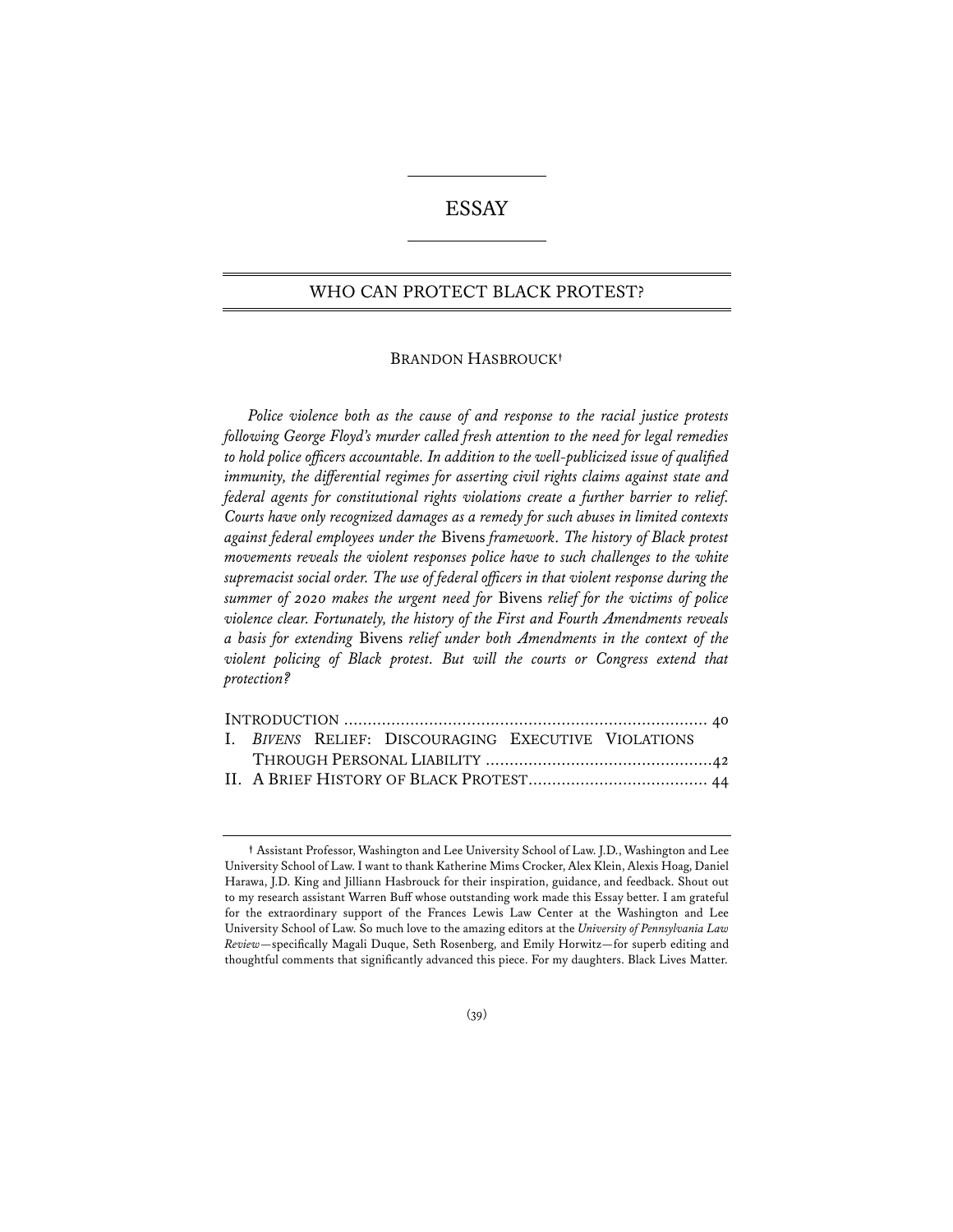|                                                                   |  |  | III. THE FIRST AND FOURTH AMENDMENTS CAN PROTECT                  |  |  |  |  |  |  |
|-------------------------------------------------------------------|--|--|-------------------------------------------------------------------|--|--|--|--|--|--|
| BLACK PROTEST THROUGH BIVENS RELIEF 47                            |  |  |                                                                   |  |  |  |  |  |  |
|                                                                   |  |  |                                                                   |  |  |  |  |  |  |
| B. The Role of Foundational Cases in Clearly Establishing Law and |  |  |                                                                   |  |  |  |  |  |  |
|                                                                   |  |  |                                                                   |  |  |  |  |  |  |
|                                                                   |  |  | C. Applying Bivens Relief to Recording Federal Law Enforcement 51 |  |  |  |  |  |  |
|                                                                   |  |  |                                                                   |  |  |  |  |  |  |
|                                                                   |  |  |                                                                   |  |  |  |  |  |  |

*[A] democracy cannot thrive where power remains unchecked and justice is reserved for a select few. Ignoring these cries and failing to respond to this movement is simply not an option. For peace cannot exist where justice is not served.<sup>1</sup>*

*John Lewis*

## INTRODUCTION

When George Floyd was murdered, Darnella Frazier had the presence of mind to pull out her cell phone and record—an act critical to the eventual conviction of former police officer Derek Chauvin.**<sup>2</sup>** Cell phone videos are a powerful tool against police misconduct, and even pro-police organizations recognize the legality of recording police.**<sup>3</sup>** Generally speaking, you're allowed to openly record police so long as the recording does not interfere with their duties or break other laws, and they can't seize your camera or force you to

**<sup>1</sup>** 166 CONG. REC. H2487 (daily ed. June 25, 2020) (statement of Rep. Lewis).

**<sup>2</sup>** *See* Rachel Treisman, *Darnella Frazier, Teen Who Filmed Floyd's Murder, Praised for Making Verdict Possible*, NPR (Apr. 21, 2021, 11:15 AM), https://www.npr.org/sections/trial-over-killing-ofgeorge-floyd/2021/04/21/989480867/darnella-frazier-teen-who-filmed-floyds-murder-praised-formaking-verdict-possib [https://perma.cc/8XPT-9GN2].

**<sup>3</sup>** *See* IACP LAW ENFORCEMENT POLICY CENTER, RECORDING POLICE ACTIVITY: MODEL POLICY 1 (2015), https://www.theiacp.org/sites/default/files/2018-08/RecordingPolicePolicy.pdf [https://perma.cc/2B9L-BWLP] ("Members of the public, including media representatives, have an unambiguous First Amendment right to record officers in public places, as long as their actions do not interfere with the officer's duties or the safety of officers or others."). The International Association of Chiefs of Police, based in Alexandria, Virginia, is the world's largest professional association for police leaders, with over 31,000 members in 165 countries. The IACP uses advocacy, research, outreach, and education to advance the policing profession and public safety.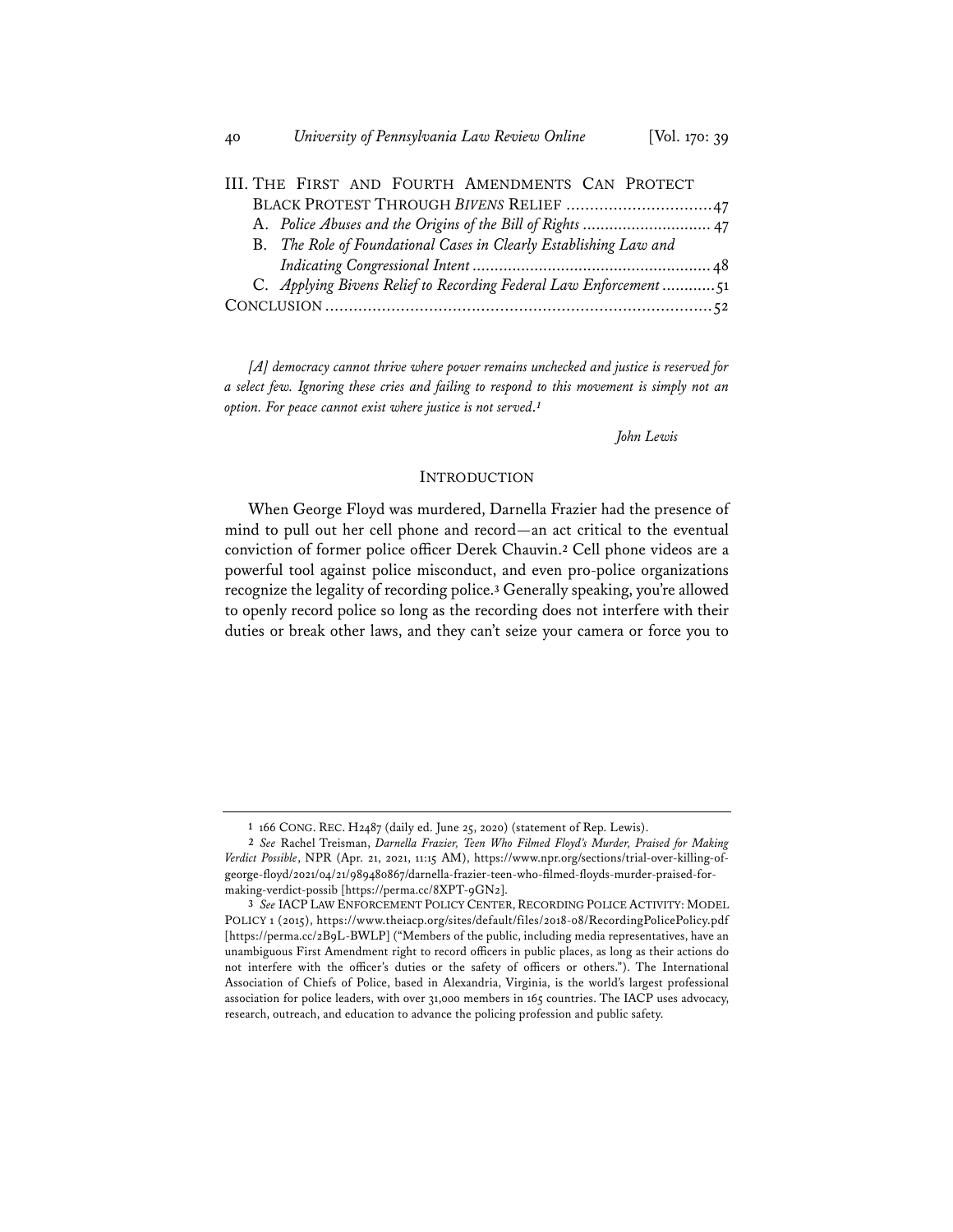delete videos.**<sup>4</sup>** Yet police officers frequently disregard this fundamental right, and advice on how to stay safe while recording them abounds.**<sup>5</sup>**

Worse still, during the protests against racist police misconduct after George Floyd's murder, police have become more emboldened, going so far as to openly attack credentialed journalists.**<sup>6</sup>** Those attacks are particularly troubling in light of the ongoing push toward authoritarianism.**<sup>7</sup>** Protest,

**5** *See, e.g.*, Steve Silverman, *7 Rules for Recording Police*, REASON (Apr. 5, 2012, 1:30 PM), https://reason.com/2012/04/05/7-rules-for-recording-police [https://perma.cc/Y6XS-PWCE] (outlining best practices regarding the recording of police officers); Sophia Cope & Adam Schwartz, *You Have a First Amendment Right to Record the Police*, ELEC. FRONTIER FOUND. (June 8, 2020), https://www.eff.org/deeplinks/2020/06/you-have-first-amendment-right-record-police [https://perma.cc/ XR4H-QHJS] (emphasizing the strong legal basis for the propriety of recording police officers); The Takeaway, *5 Things to Know Before Recording the Police*, WNYC STUDIOS (Apr. 16, 2015), https://www.wnycstudios.org/podcasts/takeaway/segments/5-things-you-should-know-video-

**6** *See* Brian Hauss & Teresa Nelson, *Police Are Attacking Journalists at Protests. We're Suing.*, ACLU (June 3, 2020), https://www.aclu.org/news/free-speech/police-are-attacking-journalists-atprotests-were-suing [https://perma.cc/E4Y2-U9YF] ("[J]ournalists have become conspicuous targets for arrest, intimidation, and assault by police officers, even though (or perhaps because) they are clearly identifiable as members of the press."); Laura Hazard Owen, *U.S. Police Have Attacked Journalists at Least 140 Times Since May 28*, NIEMANLAB (June 1, 2020, 9:53 AM) https://www.niemanlab.org/2020/06/well-try-to-help-you-follow-the-police-attacks-on-journalistsacross-the-country [https://perma.cc/GT96-AHQ2] ("[I]t's becoming clear that attacks by the police on journalists are becoming a widespread pattern, not one-off incidents.").

**7** *See* Janai Nelson, Opinion, *The Stifing of Protest Around the World Paves the Road for Authoritarian Rule*, GUARDIAN (May 24, 2021, 11:20 PM), https://www.theguardian.com/ commentisfree/2021/may/24/george-floyd-protest-stifling-global-threat-civil-human-rights

**<sup>4</sup>** *Id.* at 1-2; *see also* Geoffrey J. Derrick, *Qualifed Immunity and the First Amendment Right to Record Police*, 22 B.U. PUB. INT. L.J. 243, 257-58 (2013) ("Courts have relied . . . on the free and open discussion of governmental affairs and the freedom of the press in order to uphold a First Amendment right to record police in public. Several other colorable bases for First Amendment protection exist, such as expressive conduct and the prohibition on prior restraints." (footnotes omitted)); Letter from Jonathan M. Smith, Chief, Special Litig. Section, C.R. Div., Dep't of Just. to Mark H. Grimes, Baltimore Police Dep't & Mary E. Borja, Wiley Rein LLP (May 14, 2012), https://www.justice.gov/sites/default/files/crt/legacy/2012/05/17/Sharp\_ltr\_5-14-12.pdf [https://perma.cc/ HU7U-UKHB] (Re: Christopher Sharp v. Baltimore City Police Department, et al.) ("Recording governmental officers engaged in public duties is a form of speech through which private individuals may gather and disseminate information of public concern, including the conduct of law enforcement officers.").

recording-police [https://perma.cc/B6C5-EM9U] (providing key information regarding the recording of police officers, including what civilians—and police—can and cannot do when the police are being recorded); Abby Ohlheiser, *The Tactics Police Are Using to Prevent Bystander Video*, MIT TECH. REV. (Apr. 30, 2021), https://www.technologyreview.com/2021/04/30/1024325/police-videofilming-prevention-tactics [https://perma.cc/ZN4C-T2G8] (describing the arrest of a documentary filmmaker who was recording a protest, and the police's response and attempt to keep his recording equipment until lawyers intervened); Morgan Sung, *Cops Are Playing Music During Filmed Encounters to Game YouTube's Copyright Striking*, MASHABLE (July 1, 2021), https://mashable.com/article/policeplaying-music-copyright-youtube-recording [https://perma.cc/22QD-Z63N] ("Law enforcement across the country have responded to journalists, protestors, and even bystanders who record their actions by demanding they delete the videos, confiscating their phones without a warrant, and detaining those who resist.").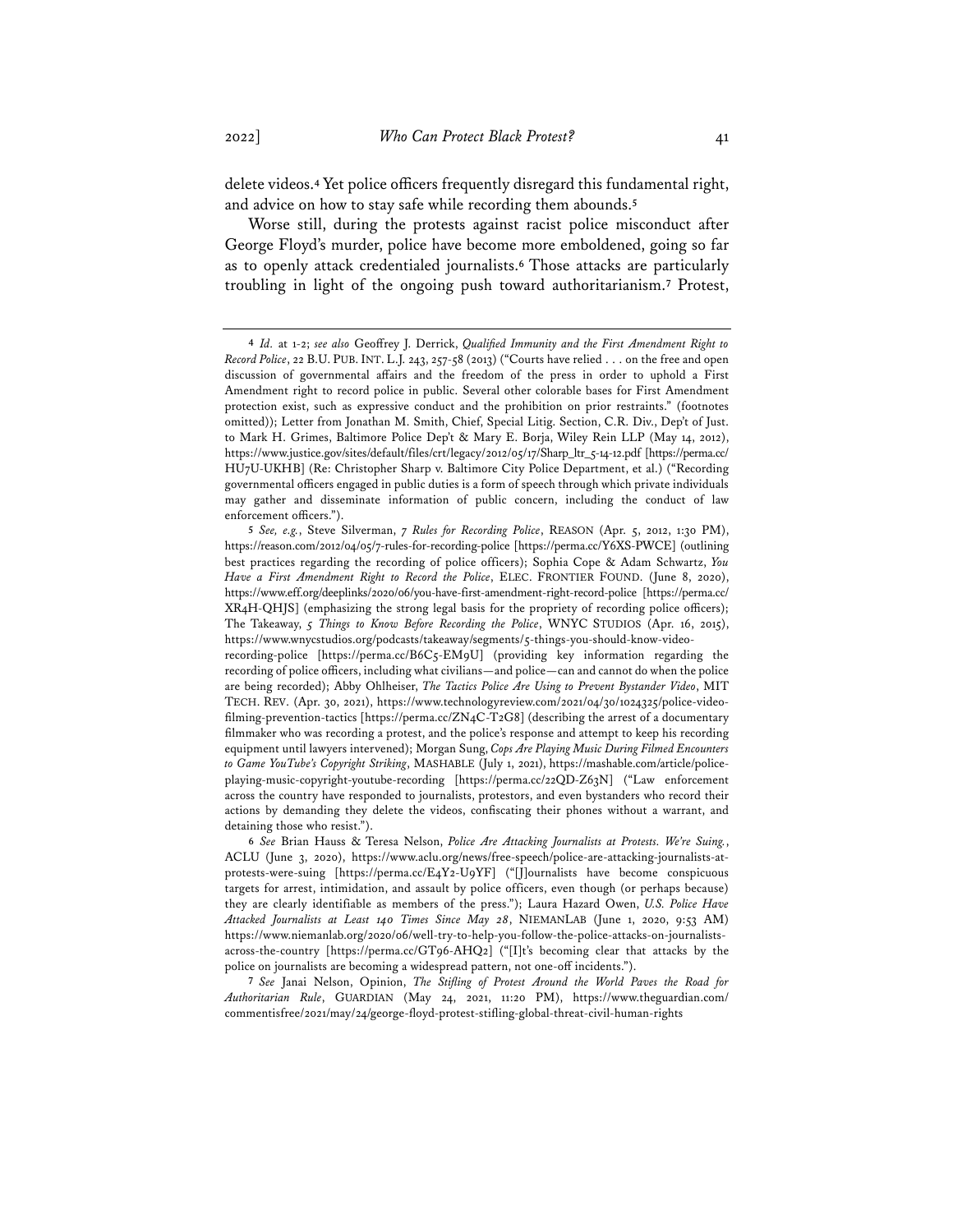dissent, and a critical press are all essential to maintaining the power of the public over the government. Unfortunately, many politicians in power today would prefer not to have to face their critics, and are willing to endorse measures as extreme as declaring open season for hunting protestors with cars.**<sup>8</sup>** Several state legislatures have considered and even passed antidemocratic bills criminalizing protest, blatantly violating the underlying principles of the First Amendment.**<sup>9</sup>** It is clear that government officials who would ignore the rights of civilians and criminalize dissent have plenty of supporters in elected office. As such, our freedoms of speech and the press are under threat.

This Essay will explore the applicability of damages under *Bivens v. Six Unknown Named Agents of Federal Bureau of Narcotics***<sup>10</sup>** to redressing police abuses against Black protest. Part I will briefly examine the *Bivens* doctrine and its historical application and limitations. Part II will explore the history of Black protest movements and police suppression of them. Part III will argue that *Bivens* relief can protect Black protest through both the First and Fourth Amendments. Because any such *Bivens* claim will have to survive objections both that damages are not available and that officers have qualified immunity from such suits, Part III will deal with both doctrines.

## I. *BIVENS* RELIEF: DISCOURAGING EXECUTIVE VIOLATIONS THROUGH PERSONAL LIABILITY

In *Bivens*, the Supreme Court found that damages were available against individual federal agents as a remedy for violations of a plaintiff's constitutional rights—specifically of their rights under the Fourth Amendment.**<sup>11</sup>** Mr. Bivens alleged that he had been subjected to a warrantless

<sup>[</sup>https://perma.cc/8M86-Y7FD] (discussing the legislative and law enforcement crackdown on antipolice violence protestors, and the resulting implications for civil liberties).

**<sup>8</sup>** *See* Alex Pareene, *The Right to Crash Cars into People*, NEW REPUBLIC (Apr. 24, 2021), https://newrepublic.com/article/162163/republicans-anti-riot-laws-cars [https://perma.cc/ASX6-HPYL] (describing Florida's recently enacted anti-riot act that "shield[s] drivers from civil liability if they injure or kill protestors on Florida roads" as well as similar bills in other states); *see also* FLA. STAT. § 870.07(1) (2021) ("In a civil action for personal injury, wrongful death, or property damage, it is an affirmative defense that such action arose from an injury or damage sustained by a participant acting in furtherance of a riot.").

**<sup>9</sup>** *See* Reid J. Epstein & Patricia Mazzei, *G.O.P. Bills Target Protestors (and Absolve Motorists Who Hit Them)*, N.Y. TIMES (June 16, 2021), https://www.nytimes.com/2021/04/21/us/politics/republicananti-protest-laws.html [https://perma.cc/8K6H-7G7E] ("Republicans responded to a summer of protests by proposing a raft of punitive new measures governing the right to lawfully assemble. G.O.P. lawmakers in 34 states have introduced 81 anti-protest bills during the 2021 legislative session—more than twice as many proposals as in any other year . . . .").

**<sup>10</sup>** 403 U.S. 388 (1971).

**<sup>11</sup>** *See id.* at 395, 397 ("That damages may be obtained for injuries consequent upon a violation of the Fourth Amendment by federal officials should hardly seem a surprising proposition. . . . [W]e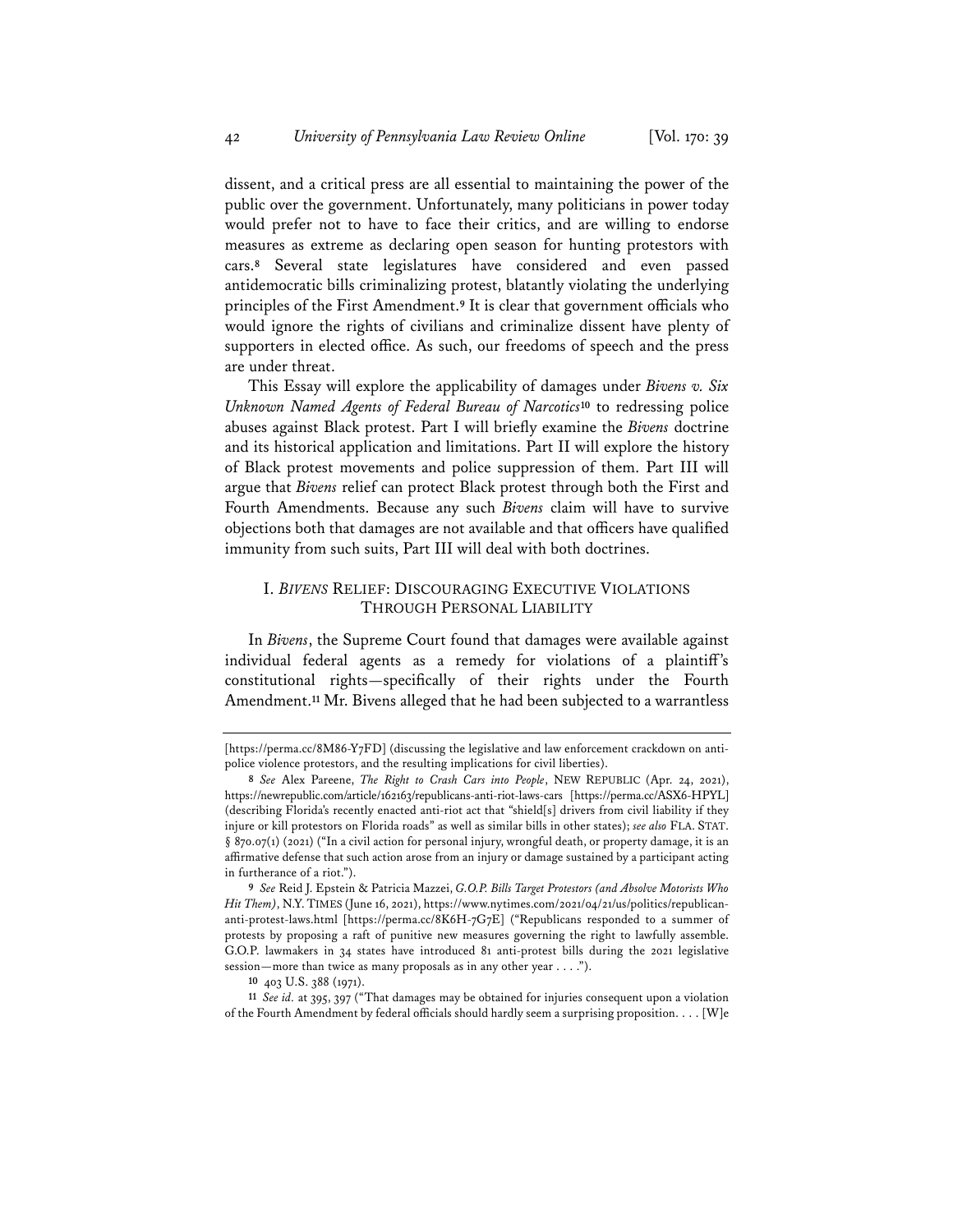search of his home, arrested there in front of his family, and strip searched at the police station.**<sup>12</sup>** While the narcotics agents argued that Mr. Bivens should be limited to relief under state tort law, the Court refused to see the relationship between Mr. Bivens and the federal agents as analogous to one between two private citizens.**<sup>13</sup>** The Court reasoned that, "[h]istorically, damages have been regarded as the ordinary remedy for an invasion of personal interests in liberty."**<sup>14</sup>**

In the decade following *Bivens*, the Court recognized damages remedies for constitutional violations in two other cases: a Fifth Amendment due process claim for gender discrimination**<sup>15</sup>** and an Eighth Amendment cruel and unusual punishment claim for failure to provide medical care.**<sup>16</sup>** Congress has made no move to overrule the existing extensions of *Bivens*.**<sup>17</sup>** Yet, the Court has declined to find implied damages remedies under any other provision of the Constitution since then.**<sup>18</sup>**

When the Court does consider further constitutional claims for the availability of damages, it applies a two-step framework.**<sup>19</sup>** First, a court must consider whether the claim involves a new *Bivens* context.**<sup>20</sup>** Second, if it does, the court must then explore whether "special factors"—a term the court has declined to define**21**—indicate that Congress, rather than the court, should decide whether to allow damages.**<sup>22</sup>** "Through the special factors analysis, *Bivens* has come to allow relief in the limited set of situations for which Congress has neither legislated remedies nor expressed

hold that petitioner is entitled to recover money damages for any injuries he has suffered as a result of the agents' violation of the Amendment."). Damages for similar violations by state and local officials are available under 42 U.S.C. § 1983.

**<sup>12</sup>** *Id.* at 389.

**<sup>13</sup>** *Id.* at 391-92.

**<sup>14</sup>** *Id.* at 395.

**<sup>15</sup>** *See* Davis v. Passman, 442 U.S. 228, 248-49 (1979).

**<sup>16</sup>** *See* Carlson v. Green, 446 U.S. 14 (1980).

**<sup>17</sup>** *See* Ziglar v. Abbasi, 137 S. Ct. 1843, 1856 (2017) ("[I]n light of the changes to the Court's general approach to recognizing implied damages remedies, it is possible that the analysis in the Court's three *Bivens* cases might have been different if they were decided today. To be sure, no congressional enactment has disapproved of these decisions.").

**<sup>18</sup>** *Id.* at 1855 ("These three cases—*Bivens*, *Davis*, and *Carlson*—represent the only instances in which the Court has approved of an implied damages remedy under the Constitution itself.").

**<sup>19</sup>** *See id.* at 1859-60.

**<sup>20</sup>** *Id.* at 1859 ("If the case is different in a meaningful way from previous *Bivens* cases decided by this Court, then the context is new.").

**<sup>21</sup>** *See id.* at 1858.

**<sup>22</sup>** *Id.* at 1848 ("The question is 'who should decide' whether to provide for a damages remedy, Congress or the courts?") (quoting Bush v. Lucas, 462 U.S. 367, 380 (1983)).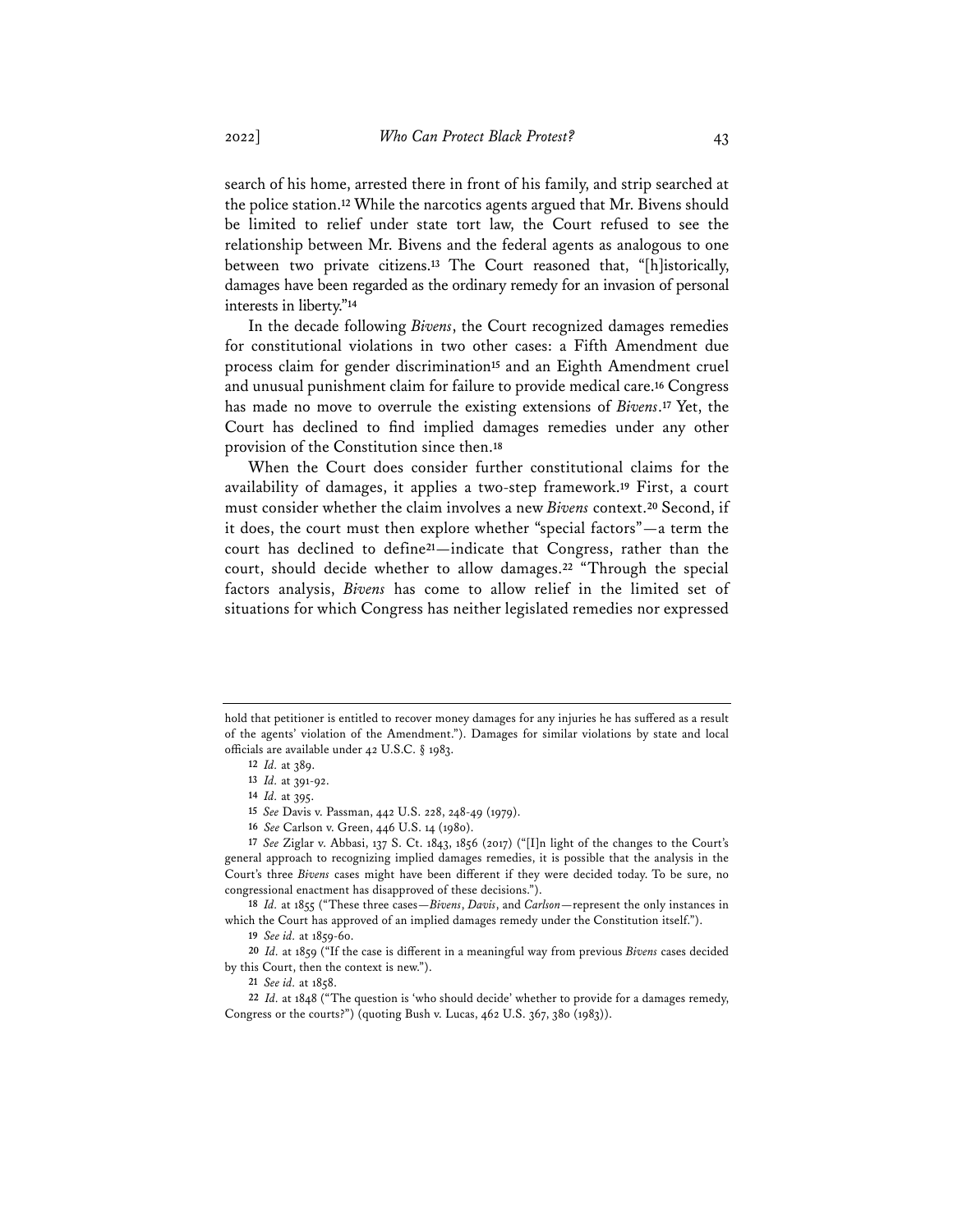a preference regarding their existence."**<sup>23</sup>** The special factors analysis is a high bar, but not impossible to clear.**<sup>24</sup>**

#### II. A BRIEF HISTORY OF BLACK PROTEST

Black advocacy for social and political change has typically been met with a violent response—often from police. The Ku Klux Klan's assault on the Freedom Riders in Birmingham, Alabama was enabled by public safety commissioner Eugene "Bull" Connor—and allowed to happen by F.B.I. director J. Edgar Hoover.**<sup>25</sup>** Police in Selma, Alabama took a more direct approach, assaulting Black marchers attempting to register to vote with tear gas, clubs, and horses.**<sup>26</sup>** Police violence against the civil rights movement was so consistent and predictable that it became a part of the movement's strategy.**<sup>27</sup>** The movement's protests were designed to provoke a violent response to nonviolent behavior to call public attention to police brutality and the system of segregation it supported.**<sup>28</sup>**

Law enforcement have not confined their abuses of Black activists' rights to public attacks on protesters. In 1964, the F.B.I. sent Martin Luther King, Jr. an anonymous letter implying that he should kill himself.**<sup>29</sup>** Chicago

**<sup>23</sup>** Anya Bernstein, *Congressional Will and the Role of the Executive in* Bivens *Actions: What Is Special About Special Factors?,* 45 IND. L. REV. 719, 722 (2012).

**<sup>24</sup>** *See, e.g.*, Korb v. Lehman, 919 F.2d 243, 248 (4th Cir. 1990) ("We believe a *Bivens* action should also exist when government officials cause a *private* employee to be fired by his *private* employer for exercising his First Amendment right to speak out on matters of public concern. . . . [However] the appellees . . . were thus protected from suit by qualified immunity."); Martin v. Naval Crim. Investigative Serv., 539 F. App'x 830, 832 (9th Cir. 2013) ("We have long recognized that [a *Bivens*] remedy is available to redress allegations of retaliation against protected speech by federal law enforcement officers." (citing Gibson v. United States, 781 F.2d 1334, 1341 (9th Cir. 1986))).

**<sup>25</sup>** *See* Meagan Day, *The Freedom Rides Made the Most of a Multiracial Activist Base*, JACOBIN (June 18, 2020), https://www.jacobinmag.com/2020/06/freedom-riders-journey-reconciliation-georgefloyd-protests [https://perma.cc/R6NB-XEAT] (discussing the complicity of the Birmingham Police and F.B.I. in the Klan assault on the Freedom Riders).

**<sup>26</sup>** *See* Andres A. Gonzalez, *Creating a More Perfect Union: How Congress Can Rebuild the Voting Rights Act*, 27 BERKELEY LA RAZA L.J. 65, 71 (2017) ("However, when the marchers reached Selma's Edmund Pettus Bridge, they were met by hundreds of state and local troopers armed with guns and tear gas.").

**<sup>27</sup>** *See* Carl T. Bogus, *Race, Riots, and Guns*, 66 S. CAL. L. REV. 1365, 1375 (1993) ("In the 1960s, civil rights workers . . . deliberately selected Bull Connor as a target; because he was a perfect symbol of the brutality and vileness of Southern racism, they decided to ride into his jurisdiction, hoping of provoking him to violence.").

**<sup>28</sup>** *See* Bruce Janu, *Let's Get Real: The Civil Rights Movement Was About Police Brutality*, MEDIUM (June 9, 2020), https://bdjanu.medium.com/lets-get-real-the-civil-rights-movement-was-aboutpolice-brutality-bd1fa9b3cd59 [https://perma.cc/9K3W-STU4].

**<sup>29</sup>** *See* Beverly Gage, *What an Uncensored Letter to M.L.K. Reveals*, N.Y. TIMES MAG. (Nov. 11, 2014), https://www.nytimes.com/2014/11/16/magazine/what-an-uncensored-letter-to-mlk-reveals.html [https://perma.cc/Y7ED-85NS] ("King was certain the letter had come from the F.B.I. Its infamous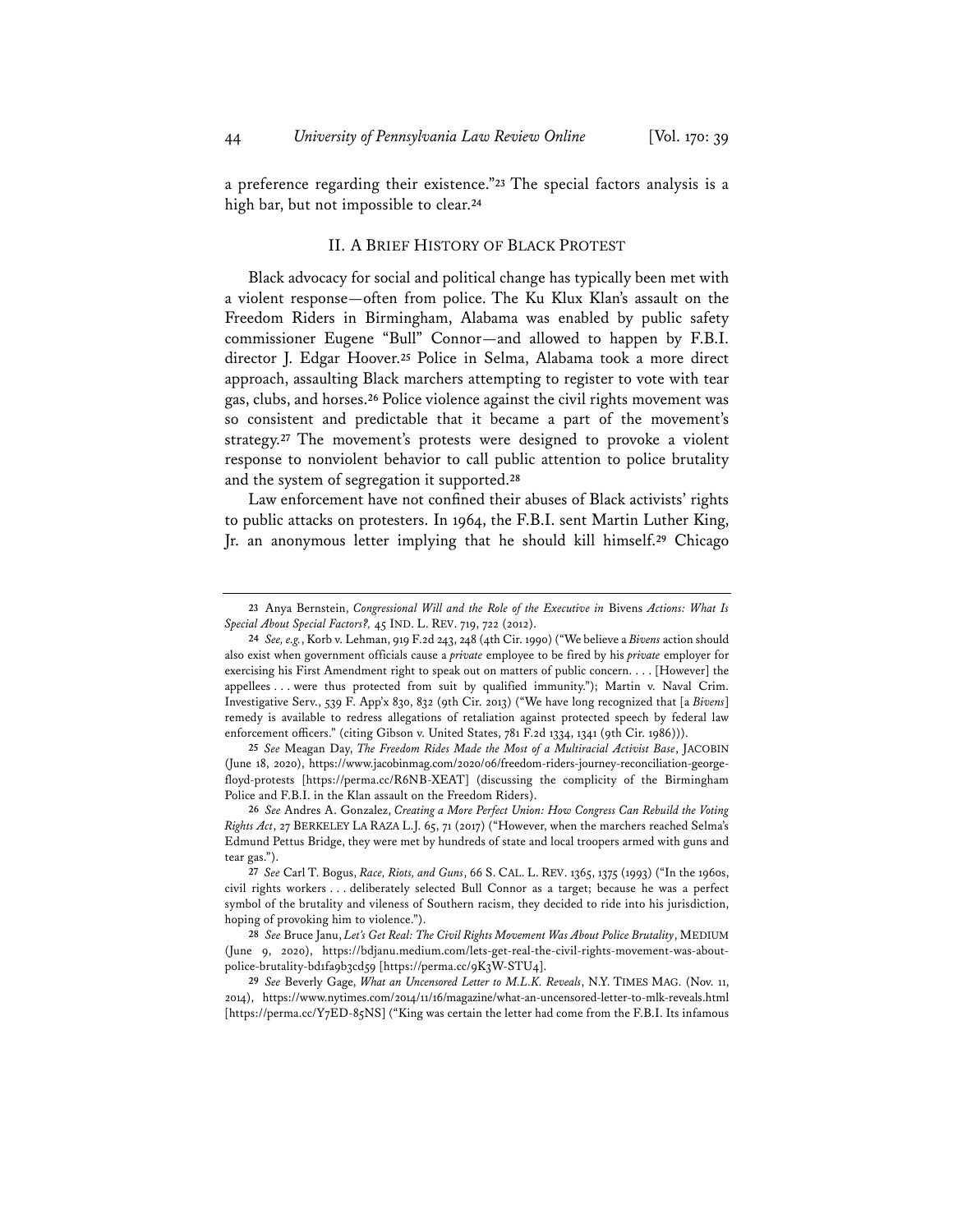police—likely at the urging of the F.B.I.—assassinated Black Panther leader Fred Hampton in a raid of his home, while he was asleep.**<sup>30</sup>** But that pales in comparison to the sheer violence Philadelphia police used against the MOVE Black liberation group in 1985:

That night, the city of Philadelphia dropped a satchel bomb, a demolition device typically used in combat, laced with Tovex and C-4 explosives on the MOVE organization, who were living in a West Philadelphia rowhome known to be occupied by men, women, and children. It went up in unextinguished flames. Eleven people were killed, including five children and the founder of the organization. Sixty-one homes were destroyed, and more than two hundred and fifty citizens were left homeless.**<sup>31</sup>**

The attack left only two survivors.**<sup>32</sup>** Black people who organize for mutual aid and significant change are faced with deception and force, while even violent white reactionaries are handled with kid gloves.**<sup>33</sup>**

Officers' penchant for violence has been on full display during the Blackled racial justice protests of the past decade. Beginning with the uprising in Ferguson, Missouri, in response to the police killing of Michael Brown, police brought military hardware and a variety of tactical options to assault

**31** Lindsey Norward, *The Day Philadelphia Bombed Its Own People*, VOX (Aug. 15, 2019, 9:03 AM), https://www.vox.com/the-highlight/2019/8/8/20747198/philadelphia-bombing-1985-move [https://perma.cc/3WRP-P6KL].

**32** *See id.*

director, J. Edgar Hoover, made no secret of his desire to see King discredited. A little more than a decade later, the Senate's Church Committee on intelligence overreach confirmed King's suspicion.").

**<sup>30</sup>** *See* William Lee, *In 1969, Charismatic Black Panthers Leader Fred Hampton Was Killed in a Hail of Gunfire. 50 Years Later, the Fight Against Police Brutality Continues*, CHI. TRIB. (Dec. 3, 2019, 7:10 AM) https://www.chicagotribune.com/news/ct-black-panthers-raid-fred-hampton-50-years-20191203 kbzgztrvtfh7tp7x4ggtvhncpm-story.html [https://perma.cc/DK9A-E9U6] ("FBI agent M. Wesley Swearingen became the agency's first whistleblower in 1977, claiming first to government lawyers and later in a 1995 book that the FBI set up Chicago police to kill the Panthers, warning the officers they'd be met with guns blazing.").

**<sup>33</sup>** *See, e.g.*, The Oregonian/OregonLive, *Oregon Standoff Timeline: 41 Days of the Malheur Refuge Occupation and the Aftermath*, OREGONLIVE (Jan. 9, 2019, 6:04 PM), https://www.oregonlive.com/ portland/2017/02/oregon\_standoff\_timeline\_41\_da.html [https://perma.cc/N9X4-FJTF] (describing how armed white protestors were allowed to occupy federal land for over a month, and were met with negotiation rather than immediate violence by the government); Luke Broadwater, *Capitol Police Told to Hold Back on Riot Response on Jan. 6, Report Finds*, N.Y. TIMES (Sept. 29, 2021), https://www.nytimes.com/2021/04/13/us/politics/capitol-police-riot-report.html [https://perma.cc/ 4S29-YJRU] ("[O]fficers were instructed by their leaders not to use their most aggressive tactics to hold off the mob, according to a scathing new report by the agency's internal investigator."); Aymann Ismail, *The Anti-Lockdown Protests Prove Police Know How to Treat Protestors Fairly*, SLATE (May 28, 2020, 7:38 PM), https://slate.com/news-and-politics/2020/05/police-response-george-floyd-minneapolisshutdowns.html [https://perma.cc/75BX-CFV8] ("Many who attended the anti-lockdown protests across the country were armed with guns. In North Carolina, at least one protester was armed with a bazooka. They were all met by a line of disciplined police officers who were reserved and measured with the amount of force they used.").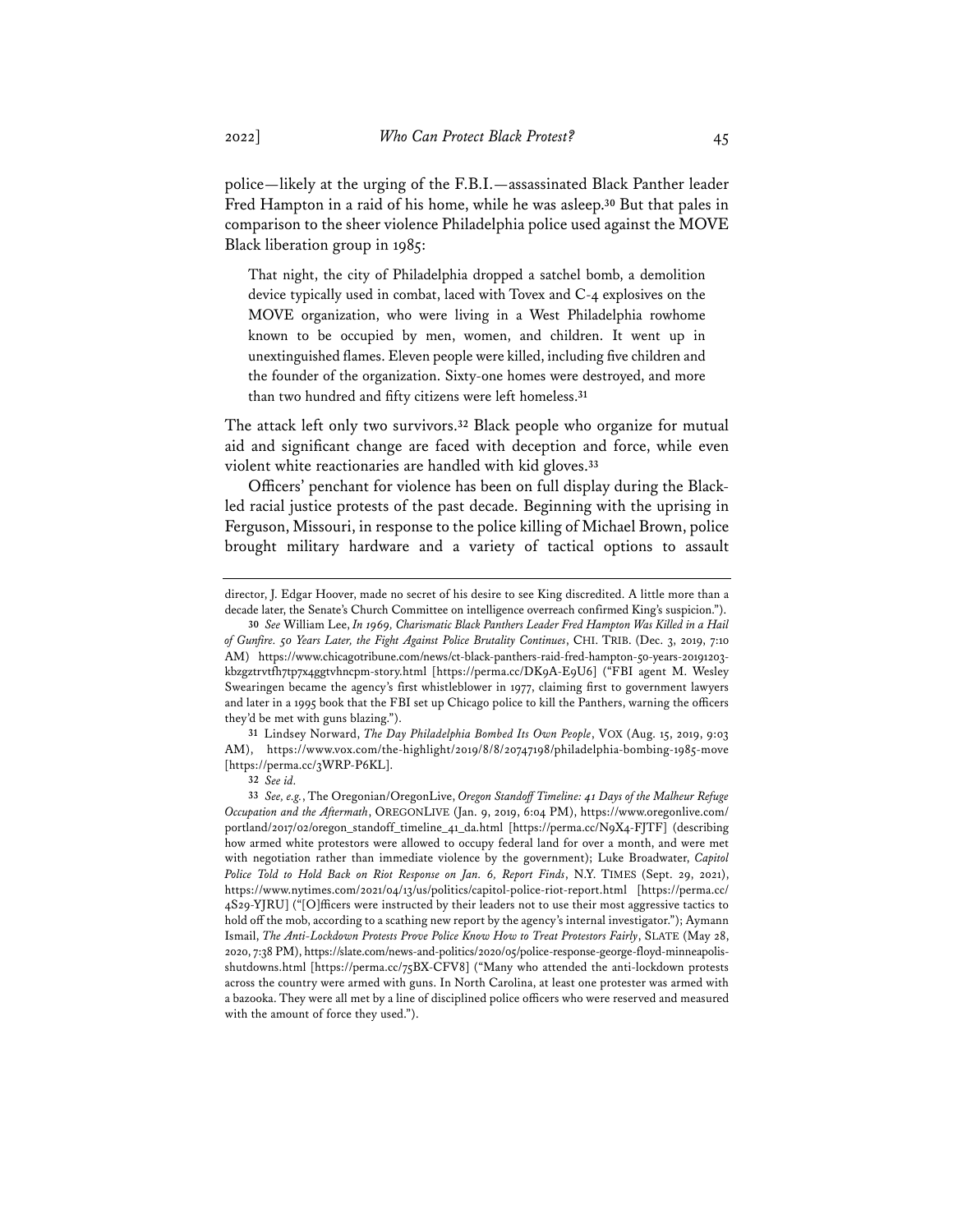protestors.**<sup>34</sup>** During the Baltimore protests over the police killing of Freddie Gray, the violence at the Mondawmin Mall was instigated by police who shut down bus routes that students needed to get home and then marched at the stranded students in full riot gear.**<sup>35</sup>** Police in Minneapolis attacked residents on their own front porches while patrolling in response to protests over the murder of George Floyd.**<sup>36</sup>** During the same protests, Minneapolis police arrested a CNN news crew during a live broadcast.**<sup>37</sup>** Louisville police similarly attacked journalists during the protests over the murder of Breonna Taylor.**<sup>38</sup>** Again and again, police meet Black protests with extreme violence.

During protests against police brutality, the police effectively act as armed counter-protestors against Black people and their allies. As such, attacks on journalists covering these events are utterly unacceptable. Such tactics betray a likelihood that police know the public will disapprove of their actions and so they seek to minimize their visibility—like the racist mobs attacking the Freedom Riders.**<sup>39</sup>**

**<sup>34</sup>** *See* Terry Goldsworthy, *Urban Combat: Ferguson and the Militarisation of Police*, CONVERSATION (Aug. 18, 2014, 4:22 PM), https://theconversation.com/urban-combat-fergusonand-the-militarisation-of-police-30568 [https://perma.cc/Y9RC-J5YA] (questioning the need for military gear, the "warrior cop" mentality, and contradictory tactics in the police response to the Ferguson uprising).

**<sup>35</sup>** *See* Jenna McLaughlin & Sam Brodey, *Eyewitnesses: The Baltimore Riots Didn't Start the Way You Think*, MOTHER JONES (Apr. 28, 2015), https://www.motherjones.com/politics/2015/04/howbaltimore-riots-began-mondawmin-purge [https://perma.cc/J8EQ-AEQ5] ("The kids were 'standing around in groups of 3-4,' Harris said in a Facebook message to *Mother Jones. '*They weren't doing anything. No rock throwing, nothing . . . The cops started marching toward groups of kids who were just milling about.'").

**<sup>36</sup>** *See "Light 'Em Up!": Video Appears to Show Law Enforcement Shooting Paint Rounds at Mpls. Residents on Their Porch*, CBS MINN. (May 30, 2020, 11:41 PM), https://minnesota.cbslocal.com/ 2020/05/30/light-em-up-video-appears-to-show-law-enforcement-shooting-paint-rounds-at-citizenson-their-porch [https://perma.cc/C26G-KYFN] ("In the video, the officers are seen approaching the residents and repeatedly yelling at them to get inside their house. After a few demands, one can be heard yelling 'light 'em up!' That's when one officer appears to fire a paint round at the residents, who run inside.").

**<sup>37</sup>** *See* Jason Hanna & Amir Vera, *CNN Crew Released from Police Custody After They Were Arrested Live on Air in Minneapolis*, CNN (May 29, 2020, 8:19 PM), https://www.cnn.com/ 2020/05/29/us/minneapolis-cnn-crew-arrested/index.html [https://perma.cc/B58E-6BNN] ("A CNN crew was arrested while giving a live television report Friday morning in Minneapolis . . . as the crew covered ongoing protests over the death in police custody of George Floyd.").

**<sup>38</sup>** *See* Dave McNary, *SAG-AFTRA Condemns Police Attack on Louisville Journalists Covering Protest*, VARIETY (May 30, 2020, 5:37 PM), https://variety.com/2020/tv/news/police-attacklouisville-journalists-sag-aftra-1234621164 [https://perma.cc/755U-B9KE] ("[A]s WAVE-TV was on air, Rust was heard yelling off-camera: 'I've been shot! I've been shot!' Video showed a police officer aiming directly at the camera crew, as Rust described the projectiles as 'pepper bullets.'").

**<sup>39</sup>** *See* Ian Shapira, *He Risked His Life Photographing the 1961 Freedom Riders. Theodore Gaffney Just Died from the Coronavirus at 92.*, WASH. POST (Apr. 16, 2020), https://www.washingtonpost.com/ history/2020/04/16/he-risked-his-life-photographing-1961-freedom-riders-theodore-gaffney-justdied-coronavirus-92 [https://perma.cc/SZE2-AHDW] (describing Gaffney's terror when the mob attacking the Freedom Riders recognized him in the Birmingham bus station).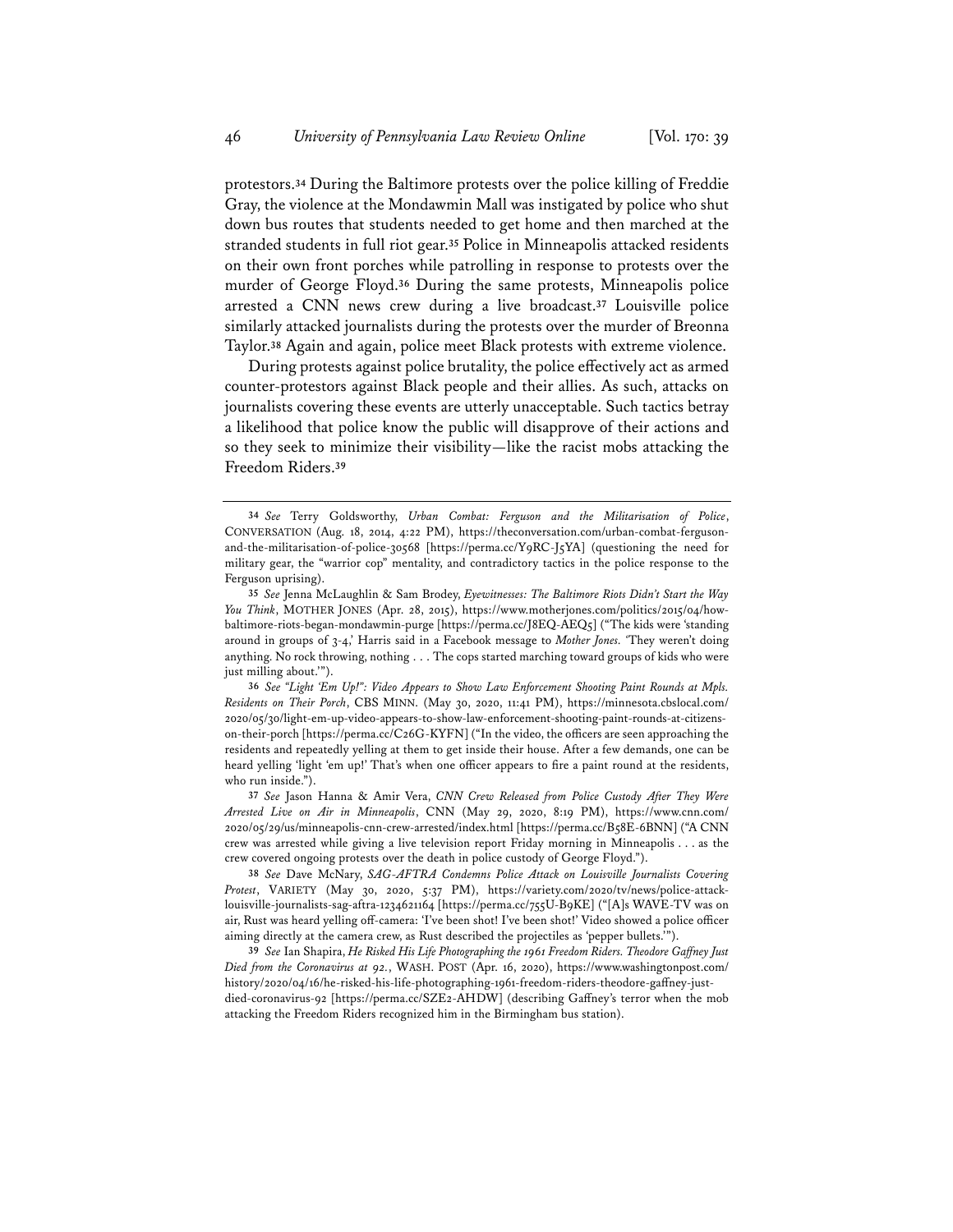## III. THE FIRST AND FOURTH AMENDMENTS CAN PROTECT BLACK PROTEST THROUGH *BIVENS* RELIEF

Objections to police misconduct are hardly a new phenomenon in American law, and our constitutional history provides a clear basis for applying a damages remedy to them under the First and Fourth Amendments. This Part proceeds by exploring that history in Section A. Then, Section B will examine how widely known case law from the founding era should provide a jurisprudential basis for a modern damages remedy against illegal searches and seizures aimed at suppressing dissent. Finally, Section C will examine the application of these arguments to contemporary cases and current events.

### A. *Police Abuses and the Origins of the Bill of Rights*

Police suppression of dissent is not a *new* problem, and its solution is centuries old, too. To really explore the tools our Constitution gives us for dealing with government suppression of dissent, we need to look back to 1762. That year, the King of England's Chief Messenger, Nathan Carrington, along with three of his comrades, raided the home of John Entick, a writer who published pamphlets criticizing the King.**<sup>40</sup>** They broke his locks, confiscated his pamphlets and charts, and caused around £2,000 in damage.**<sup>41</sup>** The following year, the King ordered the issuance of general warrants to combat seditious libel. This led to the raid of the home of another publisher, John Wilkes—who also happened to be a Member of Parliament whom Entick supported.**<sup>42</sup>** Both men challenged the invasions of their homes and the seizure of their papers, winning significant monetary judgments against the King's men—amounting to hundreds of thousands of dollars today.**<sup>43</sup>**

In the following decades, their cases were wildly popular with rebellious Americans as exemplars of the limits of royal power.**<sup>44</sup>** The authors of the various new States' declarations of rights incorporated provisions meant to protect the free press as well as the homes, papers, and personal property of

**<sup>40</sup>** Entick v. Carrington (1765) 95 Eng. Rep. 807, 810 (KB).

**<sup>41</sup>** *See id.* at 807-08.

**<sup>42</sup>** *See* Wilkes v. Wood (1763) 98 Eng. Rep. 489, 498 (KB) (explaining the issuance of the warrant and subsequent raid).

**<sup>43</sup>** *See id.* at 499 (stating that the jury found for Mr. Wilkes and awarded £1,000 in damages); *Entick*, 95 Eng. Rep. at 818 (voiding the validity of the warrant and granting judgement for the plaintiff).

**<sup>44</sup>** *See* Doug Herring, *Historical Basis of the Fourth Amendment*, HERRINGDEFENSE (Feb. 17, 2016), https://herringdefense.com/historical-basis-fourth-amendment [https://perma.cc/6UX3-E58M] (contrasting the holdings in *Entick* and *Wilkes*, which were favorable to the plaintiffs, with the outcome of the *Writs of Assistant Case*, in which the authority of British customs inspectors to execute blanket search warrants of Boston merchants was affirmed).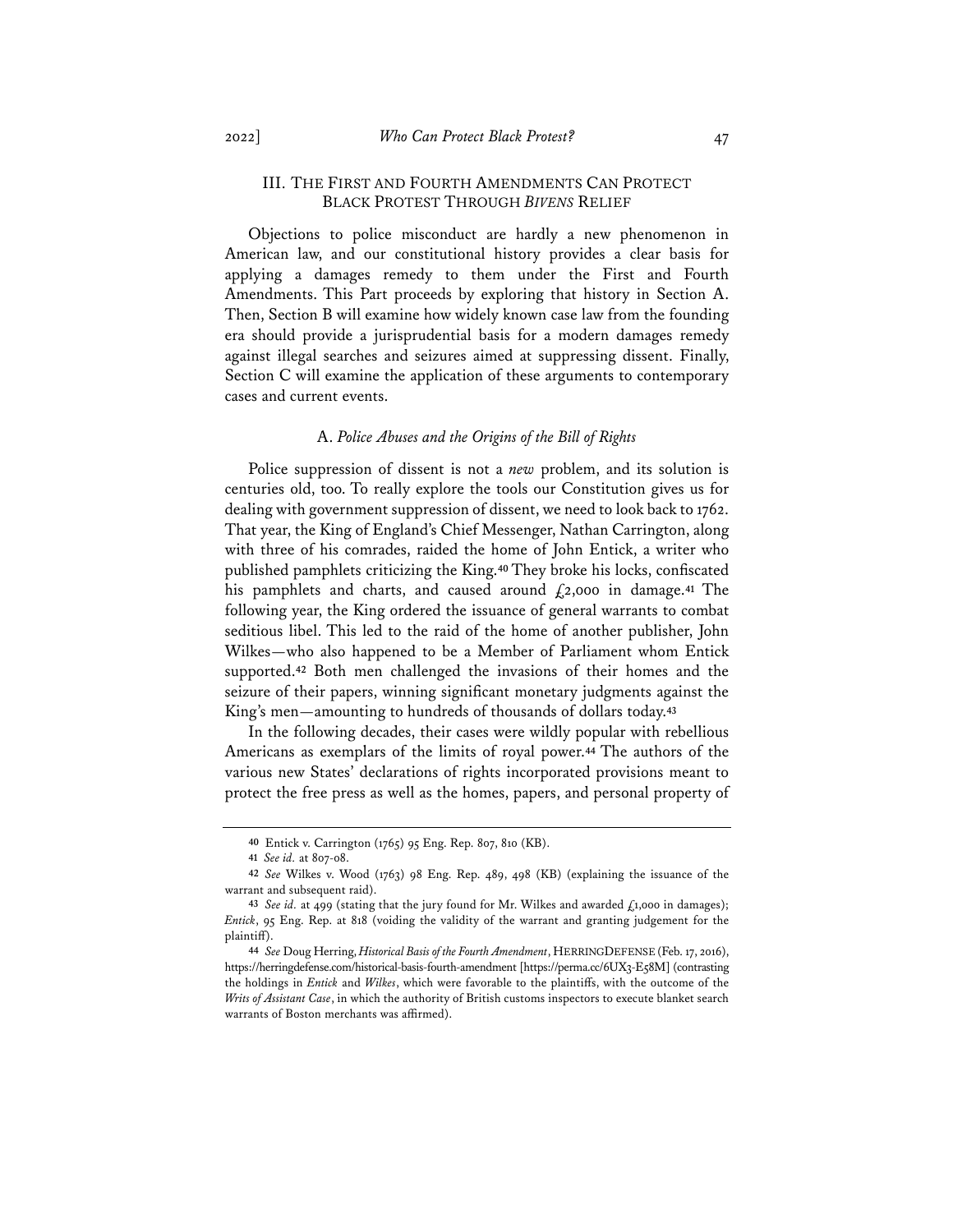citizens. Those provisions, of course, found their way into the Bill of Rights as parts of the First and Fourth Amendments. The Supreme Court has recognized the role of *Entick* and *Wilkes* in the foundations of our civil rights, and the historical role played by monetary damages remedies at common law for violations of those rights.**<sup>45</sup>**

#### B. *The Role of Foundational Cases in Clearly Establishing Law and Indicating Congressional Intent*

So, what do Eighteenth-Century trespassing cases in England have to do with Black Lives Matter protests? Aside from the somewhat strained comparison of dissenters with vastly different values, the connection is really about the nuances of overcoming modern qualified immunity defenses and satisfying the requirements of *Bivens* relief. When a police officer or other government employee invokes qualified immunity, a civil rights suit against them can't proceed unless the official violated *clearly established law*.**<sup>46</sup>** The *Bivens* doctrine also allows civil rights suits for monetary damages against federal officials (who are exempted from the main federal civil rights statutes), though the Supreme Court has backed away from that doctrine in recent decades, claiming deference to Congress.**<sup>47</sup>** But what could be more clearly established law—and proof of Congressional intent—than the cases Congress took as inspiration when it passed the Bill of Rights?**<sup>48</sup>** These foundational cases provide sufficient basis to both extend damages under *Bivens* and overcome the clearly established law prong of qualified immunity.

The Fourth Amendment application of *Bivens* to protect Black protest is rather straightforward—*Bivens* was, after all, a Fourth Amendment case. While not all Fourth Amendment claims have been upheld, the rejected claims have tended to focus on the novelty of extending *Bivens* to an immigration context.**<sup>49</sup>** The claims of protestors and journalists would center

**<sup>45</sup>** *See* Stanford v. Texas, 379 U.S. 476, 484-85 (1965) (stating that the First, Fourth, and Fifth Amendments demonstrate learnings from *Entick v. Carrington*).

**<sup>46</sup>** *See* Harlow v. Fitzgerald, 457 U.S. 800, 818 (1982) ("[G]overnment officials performing discretionary functions, generally are shielded from liability for civil damages insofar as their conduct does not violate clearly established statutory or constitutional rights of which a reasonable person would have known.").

**<sup>47</sup>** *See* Ziglar v. Abbasi, 137 S. Ct. 1843, 1857-58 (2017) ("[T]he [*Bivens*] inquiry must concentrate on whether the Judiciary is well suited, absent congressional action or instruction, to consider and weigh the costs and benefits of allowing a damages action to proceed.").

**<sup>48</sup>** *See Fourth Amendment: Historical Background*, CONST. ANNOTATED https://constitution.congress.gov/ browse/essay/amdt4\_1 [https://perma.cc/UM2U-NL63] (describing the cases relating to searches, seizures, and warrants, that form the historical backdrop to the Fourth Amendment).

**<sup>49</sup>** *See Abbasi*, 137 S. Ct. at 1851-52 (detention of undocumented immigrants in a terrorism sweep); Hernandez v. Mesa, 140 S. Ct. 735, 739 (2020) (cross-border shooting by federal agents).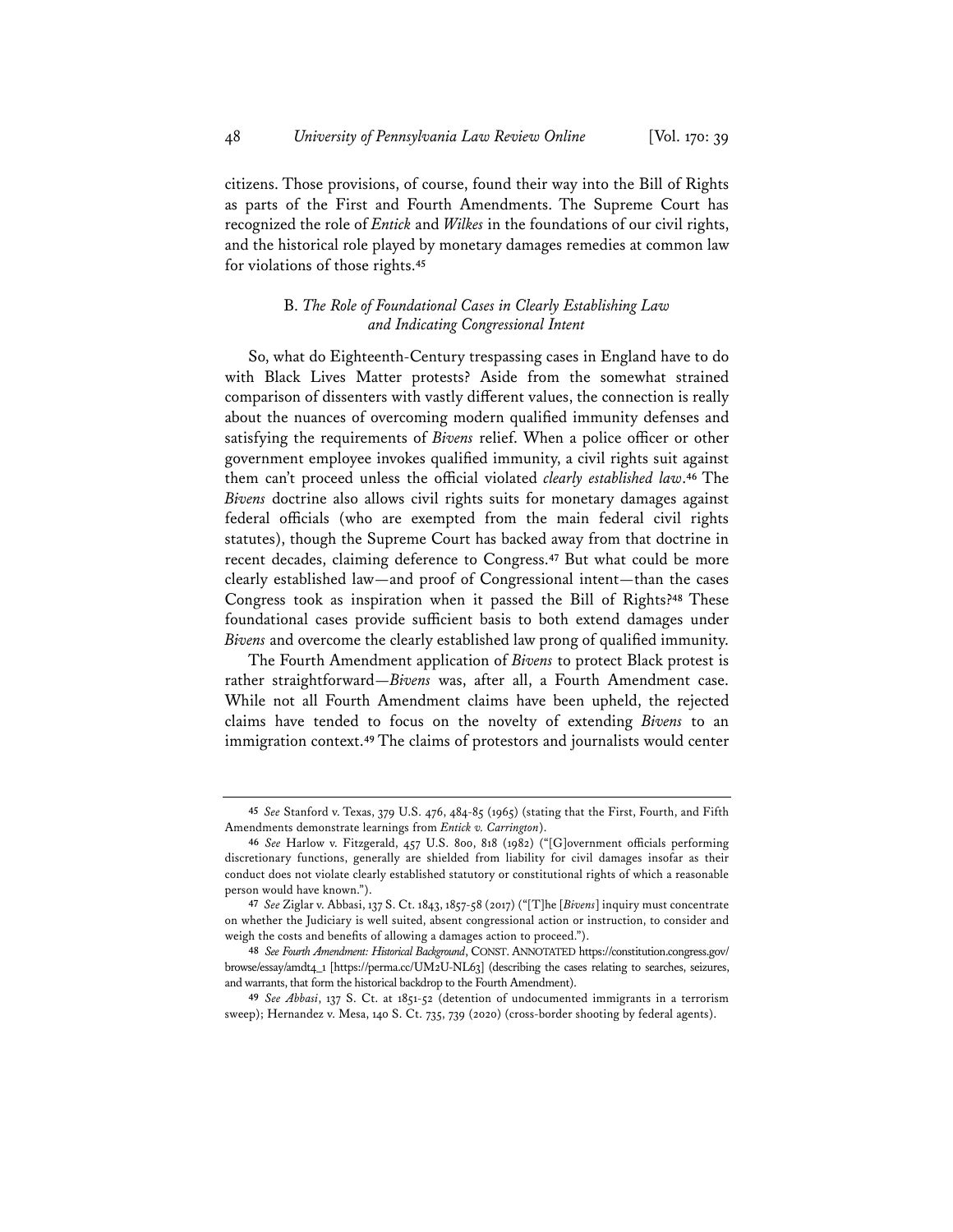upon illegal searches and seizures of a person and their property for domestic law enforcement purposes—essentially the same context as *Bivens* itself.

But *Bivens* relief under the Fourth Amendment is restricted by prior Fourth Amendment case law. The Supreme Court has carved out so many exceptions to the protection against unreasonable searches and seizures that they begin to dominate the rule.**<sup>50</sup>** A competent officer—one unlikely to lose a Fourth Amendment qualified immunity defense—should be able to avoid *Bivens* liability under the Fourth Amendment even while unjustifiably harassing protestors.**<sup>51</sup>** A claim for First Amendment retaliation is likely easier to prove, though a *Bivens* remedy for it is not universally recognized.**<sup>52</sup>** Both protestors and press would have clearly cognizable claims if their activities were arbitrarily stymied by police.**<sup>53</sup>**

There are several reasons to believe that the Constitution implies a damages remedy for First Amendment violations that would satisfy the twostep framework for extending *Bivens*. First, the Supreme Court has recognized that the First Amendment freedom of the press derives in part from *Entick* and *Wilkes*.**<sup>54</sup>** Because those foundational cases involved large damages awards for the unlawful disruption of publishers by government officials, Congress can be fairly said to have already considered and endorsed the availability of damages to redress such violations. The distinction between the freedom of speech and the freedom of the press is murky, and sometimes treated as nonexistent.**<sup>55</sup>** Protestors' speech rights, then, can easily be considered to fall within the scope of *Entick* and *Wilkes*.

**<sup>50</sup>** *See, e.g.*, Mark Moller, *The Fourth Amendment as Legal Fiction*, CATO INST.: CATO AT LIBERTY BLOG (June 15, 2006, 9:28 PM), https://www.cato.org/blog/fourth-amendment-legalfiction [https://perma.cc/37US-TLP5] ("The result: An originalist constraint on police entry is recognized on paper, but left unenforced as a matter of breezy, factually unsupported judicial policy that would make even Justice William O. Douglas blush.").

**<sup>51</sup>** *See, e.g.*, State v. Reynolds, 504 S.W.3d 283, 315 (Tenn. 2016) (applying a good faith exception to avoid analyzing whether an implied consent statute could provide justification for a blood draw). Fourth Amendment jurisprudence is so full of exceptions that they practically swallow the rule. The application of such exceptions to a search as invasive as a blood draw has obvious implications for the difficulty of challenging far less invasive searches.

**<sup>52</sup>** *See* Vanderklok v. United States, 868 F.3d 189, 199-200 (3d Cir. 2017) (declining to recognize a First Amendment *Bivens* cause of action due to the Supreme Court's recent reluctance to recognize new *Bivens* claims). *But see* Wood v. Moss, 572 U.S. 744, 757 (2014) ("[W]e have several times assumed without deciding that *Bivens* extends to First Amendment claims. We do so again in this case." (citation omitted)).

**<sup>53</sup>** *See* Lozman v. City of Riviera Beach, 138 S. Ct. 1945, 1955 (2018) (describing criticism of public officials as "high in the hierarchy of First Amendment values" and rejecting the need for a plaintiff in such a retaliatory arrest suit to prove an absence of probable cause).

**<sup>54</sup>** *See* Stanford v. Texas, 379 U.S. 476, 485 (1965).

**<sup>55</sup>** *See* Jud Campbell, *Natural Rights and the First Amendment*, 127 YALE L.J. 246, 288-89 (2017) (discussing both the frequent treatment of the rights as equivalent and some of the historical justification for treating them as distinct); *id.* at 304-13 (discussing the wide range of meanings the two rights carried to different Founding Era elites).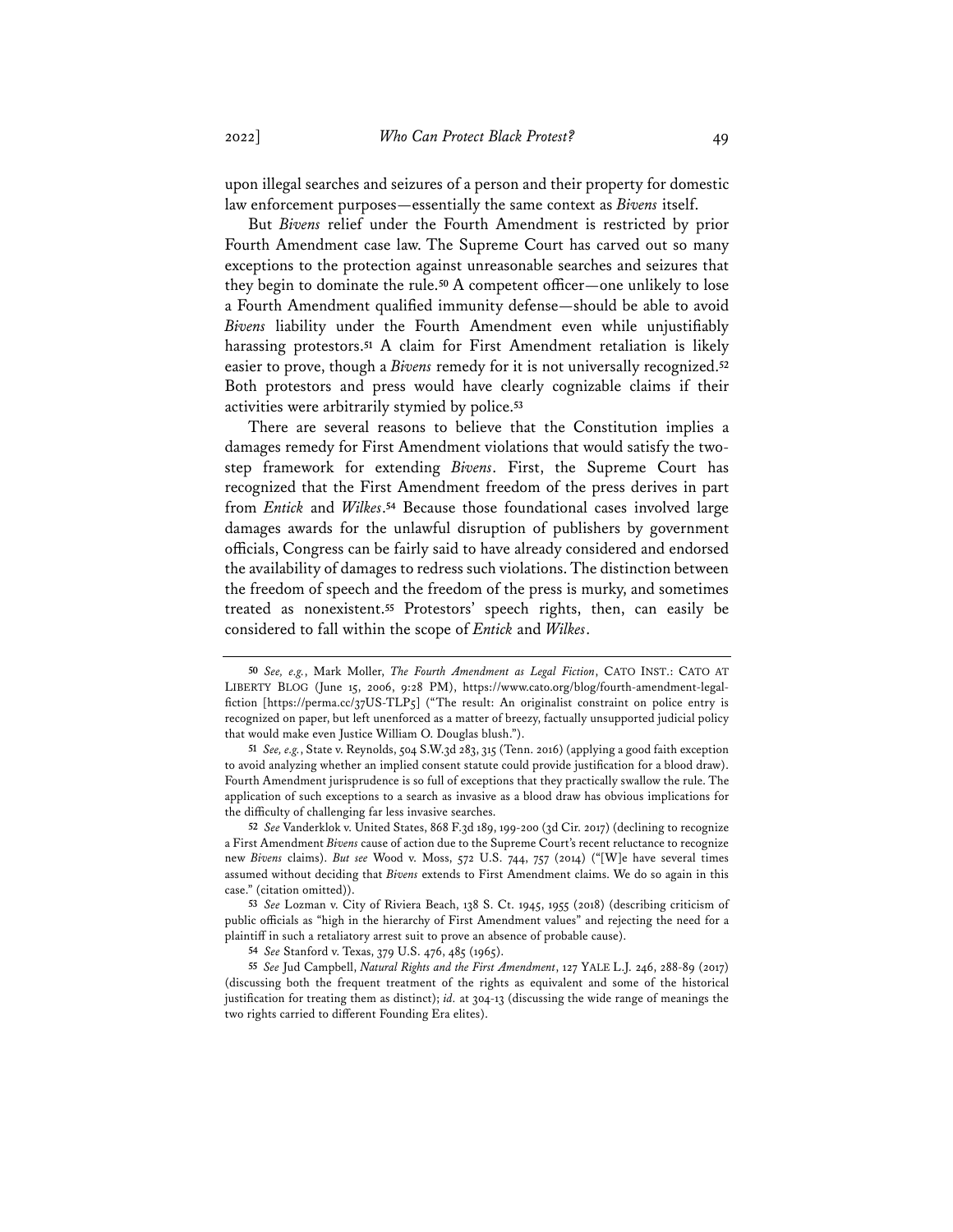Second, the Supreme Court has found a damages remedy appropriate in other First Amendment contexts. In *Tanzin v. Tanvir*, the Court permitted litigants to recover damages in suits for violations of their free exercise of religion.**<sup>56</sup>** Granted, this case relied upon the Religious Freedom Restoration Act (RFRA) rather than the First Amendment by itself.**<sup>57</sup>** But the RFRA does not purport to be a radical departure from the First Amendment's core principles.**<sup>58</sup>** Even though RFRA's provisions were too broad to apply to the states,**<sup>59</sup>** it did not exceed Congress's power to limit federal executive and legislative authority through remedial legislation.**<sup>60</sup>** Congress's intent is clear on the face of RFRA's language: RFRA restored the Constitutional order as Congress understood it to exist before *Employment Division v. Smith*.**<sup>61</sup>** RFRA does not explicitly authorize damages as relief, but the Court unanimously interpreted  $\S 3(c)$ 's guarantee that a litigant may "obtain appropriate relief" to include damages.**<sup>62</sup>**

With both Founding Era and modern Congresses giving evidence supporting a damages remedy for First Amendment violations, we can infer

**58** *See* Religious Freedom Restoration Act of 1993, Pub. L. 103-141, 107 Stat. 1488 § 2 (codified at 42 U.S.C. § 2000bb note) (finding that the Court had departed from the First Amendment as Congress understood it and seeking to restore a prior interpretation). RFRA is open to abuse when it is weaponized against vulnerable populations, such as the LGBTQ+ community. *See* Tom Gjelten, *How the Fight for Religious Freedom Has Fallen Victim to the Culture Wars*, NPR (May 23, 2019, 5:00 AM), https://www.npr.org/2019/05/23/724135760/how-the-fight-for-religious-freedom-has-fallen-victim-to-

the-culture-wars [https://perma.cc/8KLN-9SAY] ("[Conservatives] argued that religious freedom should mean they can't be forced to accommodate something they don't believe in. Liberals portrayed that stance simply as discriminatory and argued it should be illegal."). The compelling interest test, though, is fundamentally sound—it is our weak Equal Protection jurisprudence that fails to recognize the compelling government interest in preventing discrimination against vulnerable communities. *Compare* David E. Bernstein, *Antidiscrimination Laws and the First Amendment*, 66 MO. L. REV. 83, 117-18 (2001) (discussing a recent break from applying the compelling interest test in favor of antidiscrimination statutes); *with* Erwin Chemerinsky, *Not a Masterpiece: The Supreme Court's Decision in* Masterpiece Cakeshop v. Colorado Civil Rights Commission, HUM. RTS. Oct. 2018, at 11, 11 (predicting that future decisions will open religious exemptions to generally applicable antidiscrimination laws).

**59** *See* City of Boerne v. Flores, 521 U.S. 507, 533–34 (1997).

**60** More accurately, RFRA, as modified by its successor, the Religious Land Use and Institutionalized Persons Act of 2000 still applies. *See* Burwell v. Hobby Lobby Stores, Inc., 573 U.S. 682, 695 (2014).

**61** 107 Stat. 1488, § 2(a)(4); *see also* Emp. Div. v. Smith, 494 U.S. 872, 890 (1990) (allowing the State of Oregon to deny unemployment compensation to individuals that ingested peyote as part of a religious ceremony because the state's ban on peyote use was not constitutionally required to have a religious exemption).

**62** *See* Tanzin v. Tanvir, 141 S. Ct. 486, 489, 490 (2020) ("The question here is whether 'appropriate relief' includes claims for money damages against Government officials in their individual capacities. We hold that it does.").

**<sup>56</sup>** 141 S. Ct. 486, 493 (2020).

**<sup>57</sup>** *See id*. at 489-90 ("As usual, we start with the statutory text. A person whose exercise of religion has been unlawfully burdened may 'obtain appropriate relief against a government.' 42 U.S.C.  $\S$  2000bb-1(c)." (citation omitted)).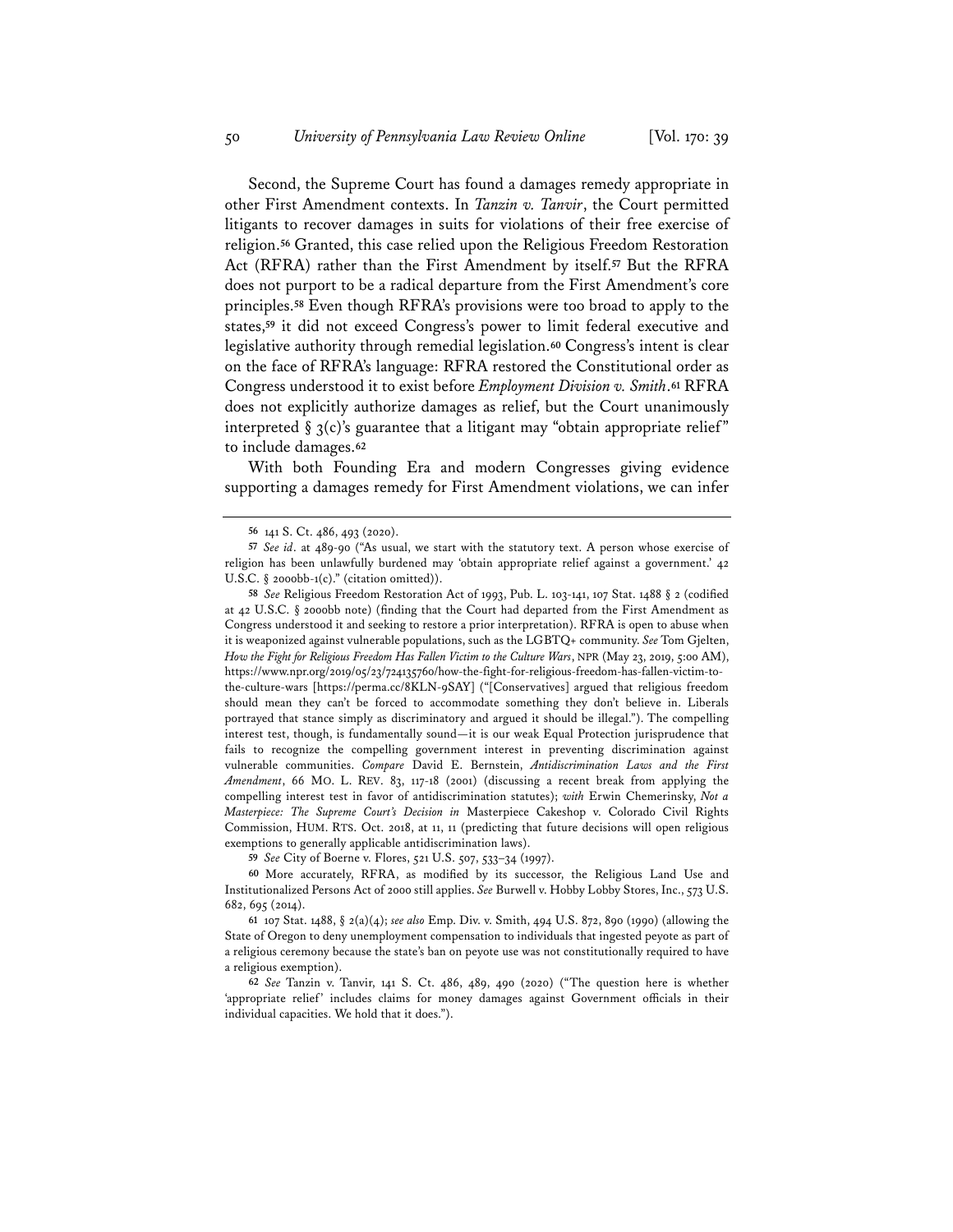that Congress either already expressed its intention regarding the availability of damages under the First Amendment or declined to express its desire to do so. The only action that Congress *has* taken since the initial *Bivens* case regarding First Amendment remedies is a broad affirmation of the availability of all appropriate remedies.

#### C. *Applying* Bivens *Relief to Recording Federal Law Enforcement*

Last December, I argued for the availability of First Amendment *Bivens* relief in an amicus curiae brief in *Dyer v. Smith* with Professor Katherine Mims Crocker.**<sup>63</sup>** Dustin Dyer sued two TSA employees who ordered him to stop recording a pat-down search of his husband and to delete the video from his phone in the Eastern District of Virginia.**<sup>64</sup>** The judge agreed with our contention that the right to record government officials is clearly established and that monetary damages are available as relief when officials violate that right.**<sup>65</sup>** The TSA agents appealed that ruling, which the Fourth Circuit Court of Appeals has now agreed to review. If the Fourth Circuit affirms that ruling, it will join several other circuits in holding that the First Amendment protects the right to record government officials.**<sup>66</sup>**

A robust First Amendment *Bivens* regime protects Black protest in multiple ways. Recognition that police officers—including federal agents are personally liable for violating protestors' speech and assembly rights would encourage them to utilize strategies less likely to result in violence.**<sup>67</sup>** Robust protection for press observers and their equipment further protects Black protest by ensuring that any police abuses that *do* occur are documented and publicized. Assuming that police officers act in good faith—or at least enlightened self-interest—personal liability for constitutional violations will

**<sup>63</sup>** *See generally* Brief of Amici Curiae Professors Katherine Mims Crocker and Brandon Hasbrouck in Support of Neither Party with Respect to Defendants' Motion to Dismiss, Dyer v. Smith, No. 19-0921 (E.D. Va. Dec. 11, 2020) ECF No. 30.

**<sup>64</sup>** Dyer v. Smith, No. 19-0921, 2021 WL 694811, at \*1 (E.D. Va. Feb. 23, 2021).

**<sup>65</sup>** *See id.* at \*8 ("[B]ecause 'a general constitutional rule' 'applies with obvious clarity' to the First Amendment violations that Dyer alleges, the right he asserts was 'clearly established' at the time of the alleged conduct.").

**<sup>66</sup>** *See* Matt Ford, *A Major Victory for the Right to Record Police*, ATLANTIC (July 7, 2017), https://www.theatlantic.com/politics/archive/2017/07/a-major-victory-for-the-right-to-record-police/ 533031 [https://perma.cc/CEE3-J2JB] (stating that the First, Third, Fifth, Seventh, Ninth, and Eleventh Circuits have already held that such a right exists).

**<sup>67</sup>** *See* ANNE NASSAUER, SITUATIONAL BREAKDOWNS: UNDERSTANDING PROTEST VIOLENCE AND OTHER SURPRISING OUTCOMES 123-28 (2019) (discussing effective police strategies for avoiding outbreaks of violence at tense protest confrontations).